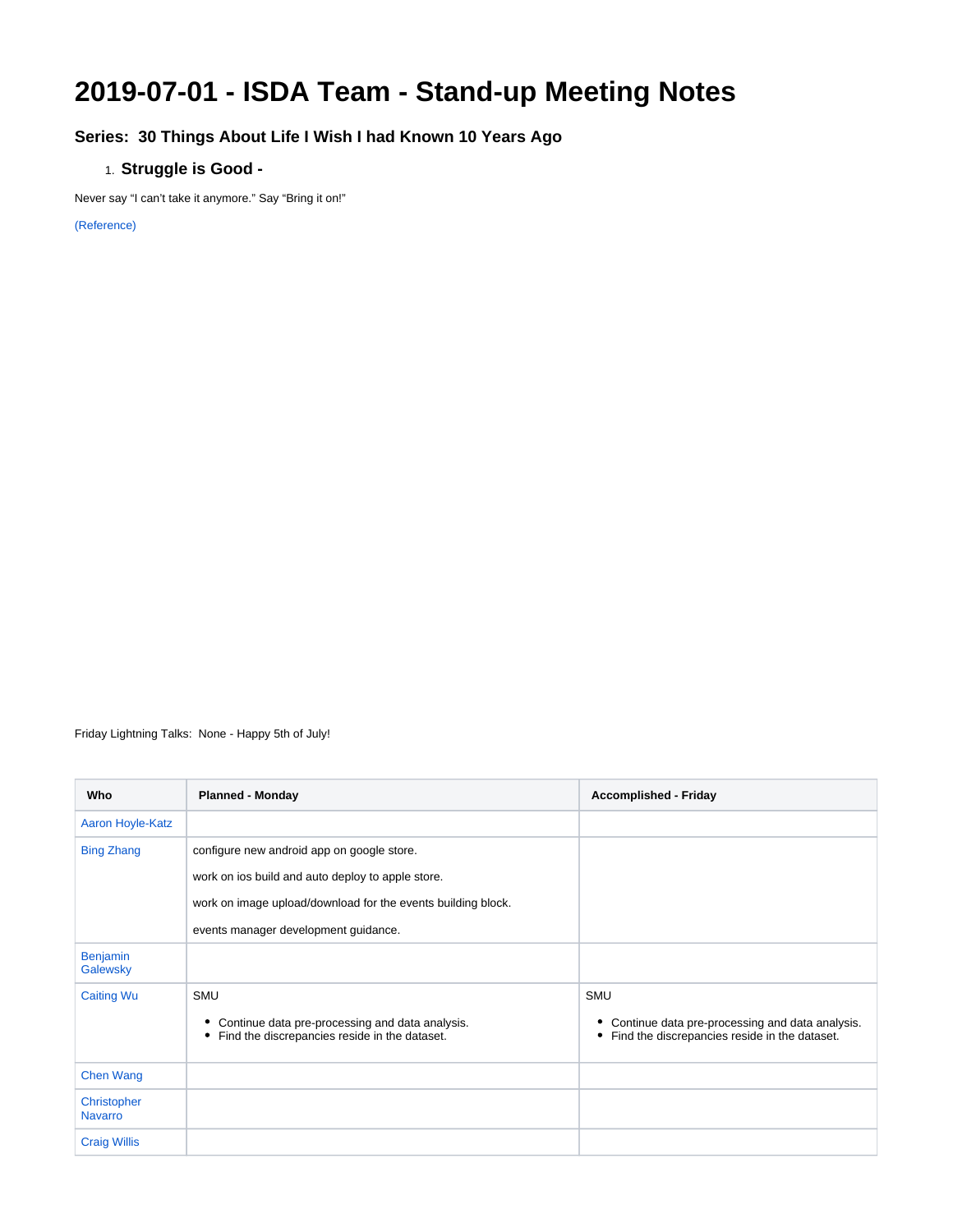| Diego Rivera                    |                                                                                                                                                                                                                                                                                                                                                                                                                                                                                                                       |                                                                                                                                                                                                                                                                                                                                                                    |
|---------------------------------|-----------------------------------------------------------------------------------------------------------------------------------------------------------------------------------------------------------------------------------------------------------------------------------------------------------------------------------------------------------------------------------------------------------------------------------------------------------------------------------------------------------------------|--------------------------------------------------------------------------------------------------------------------------------------------------------------------------------------------------------------------------------------------------------------------------------------------------------------------------------------------------------------------|
| <b>Frank Henard</b>             | Rokwire                                                                                                                                                                                                                                                                                                                                                                                                                                                                                                               | Rokwire                                                                                                                                                                                                                                                                                                                                                            |
|                                 | • [TASK] Protect backend for phone number verified users #85 -<br>continue<br>• [TASK] deploy auth to development instance #100 - start                                                                                                                                                                                                                                                                                                                                                                               | • [TASK] deploy auth to development instance #100<br>- started<br>• [TASK] Authentication support - questions and<br>documentation #48 - continued                                                                                                                                                                                                                 |
| Gowtham<br><b>Naraharisetty</b> |                                                                                                                                                                                                                                                                                                                                                                                                                                                                                                                       |                                                                                                                                                                                                                                                                                                                                                                    |
| <b>Htut Khine Htay</b><br>Win   |                                                                                                                                                                                                                                                                                                                                                                                                                                                                                                                       |                                                                                                                                                                                                                                                                                                                                                                    |
| <b>Jong Lee</b>                 |                                                                                                                                                                                                                                                                                                                                                                                                                                                                                                                       |                                                                                                                                                                                                                                                                                                                                                                    |
| <b>Kenton McHenry</b>           | • Clowder All Paws<br>• PEcAn annual report<br>• HR / Evaluations                                                                                                                                                                                                                                                                                                                                                                                                                                                     |                                                                                                                                                                                                                                                                                                                                                                    |
| Luigi Marini                    | Vacation                                                                                                                                                                                                                                                                                                                                                                                                                                                                                                              |                                                                                                                                                                                                                                                                                                                                                                    |
| <b>Marcus Slavenas</b>          |                                                                                                                                                                                                                                                                                                                                                                                                                                                                                                                       |                                                                                                                                                                                                                                                                                                                                                                    |
| <b>Maxwell Burnette</b>         |                                                                                                                                                                                                                                                                                                                                                                                                                                                                                                                       |                                                                                                                                                                                                                                                                                                                                                                    |
| <b>Michal Ondrejcek</b>         | <b>INCORE</b><br>• Remove log file INCORE-864.<br>• Conda build (full version of pyincore 0.4, fix thepost script issue) INC<br><b>ORE-827</b><br>Farmdoc<br>• improve Database model <b>/FD-113</b> - Database design <b>IN REVIEW</b><br>FD-171<br>continue with the VM and PostgreSQL<br>٠<br>continue SQL queries <b>/FD-173 - ARC/PLC Tools - Create a</b><br>٠<br>python script to parse matlab file to the database $\sqrt{ }$ To Do<br>MDF/REU<br>• review poster                                             |                                                                                                                                                                                                                                                                                                                                                                    |
| <b>Sara Lambert</b>             |                                                                                                                                                                                                                                                                                                                                                                                                                                                                                                                       |                                                                                                                                                                                                                                                                                                                                                                    |
| <b>Michelle Pitcel</b>          | $\bullet$ GLTG<br><b>GEOD-1234</b> - Add New Search Page Filters DONE<br>$\circ$<br>$\sim$<br>1 GLGVO-545 - New Search Page Location Filters DONE<br>$\circ$<br>• IMLCZO<br>MILCZO-194 - Investigate ways to improve mobile<br>experience of geodashboard DONE<br>$\circ$<br><sup>4</sup> <b>IMLCZO-261</b> - Prepare Metadata for Ingestion in<br>Hydroshare DONE<br>$\circ$<br><sup>o</sup> Inquire about new Datasets in Clowder<br>○ Preparations for the Annual Meeting<br>• Misc<br><sup>o</sup> Lightning Talk | • GLTG<br><b>GEOD-1234</b> DONE<br>$\circ$<br>GLGVO-545 DONE<br>$\circ$<br>$ \uparrow $<br>• IMLCZO<br><b>O</b> GEOD-1238 - Markers Do Not Always<br>Appear on the Download Page DONE<br>$\circ$<br><b>IMLCZO-194</b> DONE<br>$\circ$<br>M<br><sup>o</sup> Datasets in Clowder Tasks<br><sup>o</sup> Annual Meeting Tasks<br>• Misc<br><sup>o</sup> Lightning Talk |
| <b>Rob Kooper</b>               |                                                                                                                                                                                                                                                                                                                                                                                                                                                                                                                       |                                                                                                                                                                                                                                                                                                                                                                    |